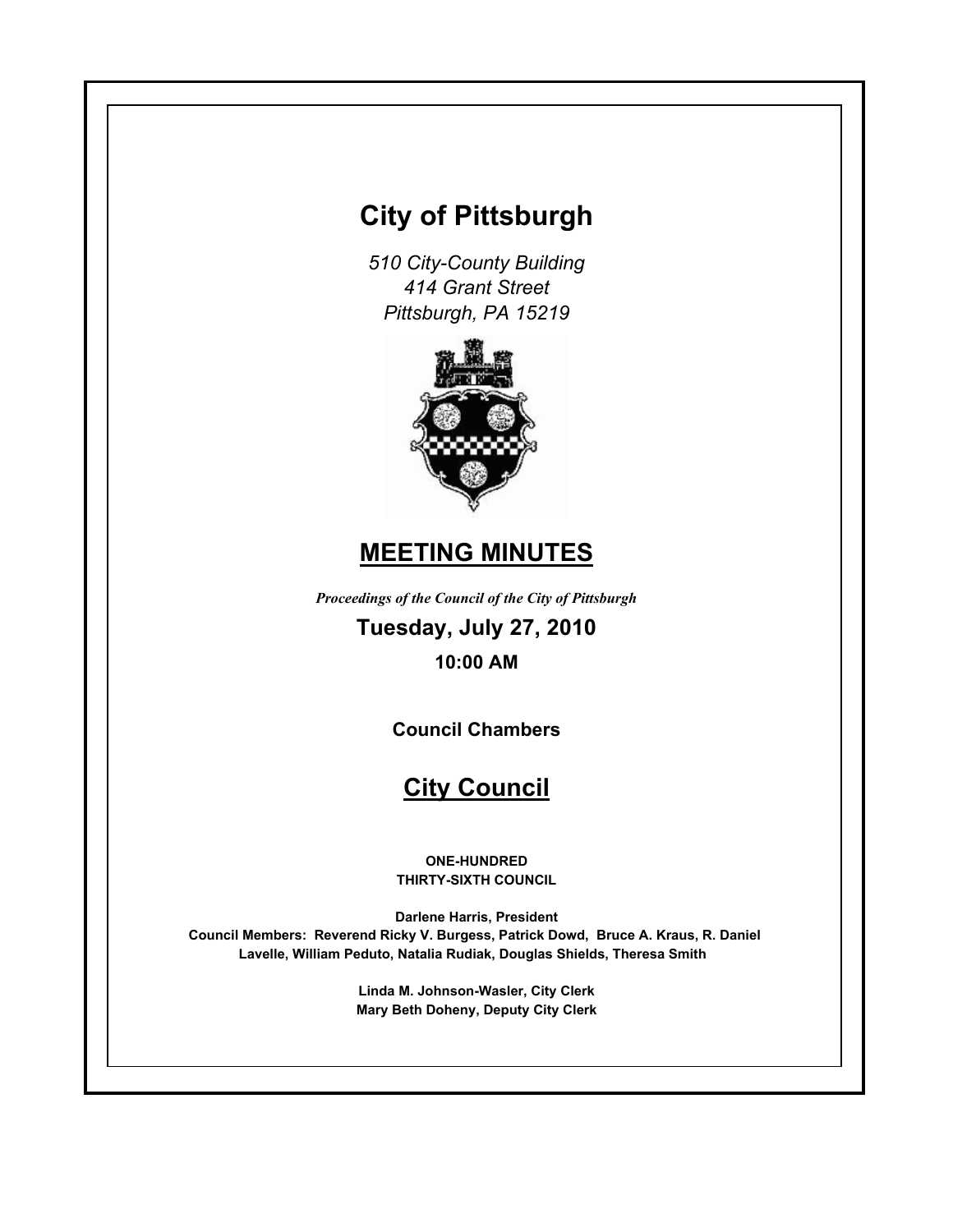# **ROLL CALL**

Present: 9 - Rev. Burgess, Mr. Dowd, Mrs. Harris, Mr. Kraus, Mr. Lavelle, Mr. Peduto, Ms. Rudiak, Mr. Shields and Mrs. Smith

# **PLEDGE OF ALLEGIANCE**

# **PROCLAMATIONS**

| Bill No.<br>2010-0803 | NOW, THEREFORE BE IT RESOLVED, that the Council of the City of Pittsburgh<br>does hereby commend Adam Brok for his diligent work in promoting awareness and<br>support of hunger, homelessness and poverty issues throughout the state of<br>Pennsylvania; and,<br>BE IT FURTHER RESOLVED, that the Council of the City of Pittsburgh does hereby                           |  |
|-----------------------|-----------------------------------------------------------------------------------------------------------------------------------------------------------------------------------------------------------------------------------------------------------------------------------------------------------------------------------------------------------------------------|--|
|                       | declare Sunday, August 1, 2010, to be "ADAM BROK DAY" in the City of<br>Pittsburgh.                                                                                                                                                                                                                                                                                         |  |
|                       | <b>DOUGLAS SHIELDS AND ALL MEMBERS</b><br>SPONSOR(S):                                                                                                                                                                                                                                                                                                                       |  |
|                       | A motion was made that this matter be Adopted. The motion carried.                                                                                                                                                                                                                                                                                                          |  |
| Bill No.<br>2010-0804 | NOW, THEREFORE, BE IT RESOLVED that the Council of the City of Pittsburgh<br>does hereby commend James T. Kunz, Jr. for his talents, leadership and pride to the<br>work of Unions and to ensure new members know their craft; and                                                                                                                                          |  |
|                       | BE FURTHER RESOLVED that the Council of the City of Pittsburgh commends<br>James T. Kunz, Jr. for being names "2010 Labor Man of the Year" and does here by<br>declare Tuesday, July 27, 2010 to be James T. Kunz Jr. Day in the City of Pittsburgh.<br><b>DARLENE HARRIS AND ALL MEMBERS</b><br>SPONSOR(S):                                                                |  |
|                       | A motion was made that this matter be Adopted. The motion carried.                                                                                                                                                                                                                                                                                                          |  |
| Bill No.<br>2010-0805 | NOW, THEREFORE, BE IT RESOLVED that the Council of the City of Pittsburgh<br>recognizes the League of Women Voters for their work promoting active, participatory<br>elections and democracy through local, state and national activities, and does hereby<br>urge all residents of the City of Pittsburgh to pay tribute and respect to the League of<br>Women Voters; and |  |
|                       | BE IT FURTHER RESOLVED that the Council, in honor of the 90th Anniversary of<br>the League of Women Voters, does hereby proclaim August 26, 2010, to be "League<br>of Women Voters Day" in the City of Pittsburgh.<br>DARLENE HARRIS AND ALL MEMBERS<br><b>SPONSOR(S):</b>                                                                                                  |  |
|                       | A motion was made that this matter be Adopted. The motion carried.                                                                                                                                                                                                                                                                                                          |  |
| Bill No.<br>2010-0806 | NOW, THEREFORE BE IT RESOLVED, that the Council of the City of Pittsburgh<br>does hereby congratulate Quantum Theatre for 20 years of creation and innovation in<br>theater performance and for working to create unique partnerships with communities;<br>and                                                                                                              |  |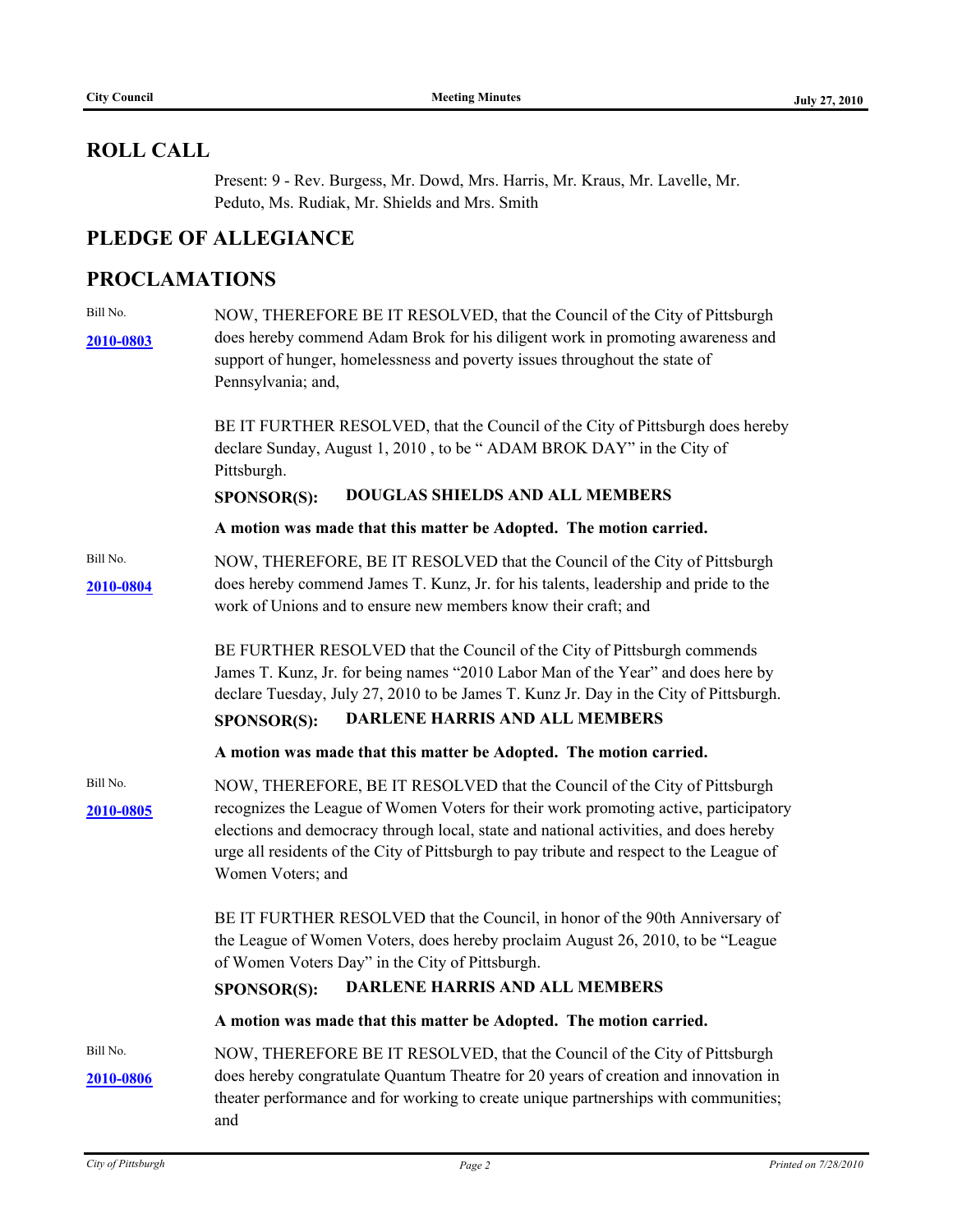|                       | BE IT FURTHER RESOLVED, that the Council of the City of Pittsburgh does hereby<br>declare July 29, 2010, "Quantum Theatre Day" in the City of Pittsburgh.<br>WILLIAM PEDUTO AND ALL MEMBERS<br><b>SPONSOR(S):</b>                                                                                                                                                                                      |
|-----------------------|--------------------------------------------------------------------------------------------------------------------------------------------------------------------------------------------------------------------------------------------------------------------------------------------------------------------------------------------------------------------------------------------------------|
|                       | A motion was made that this matter be Adopted. The motion carried.                                                                                                                                                                                                                                                                                                                                     |
| Bill No.<br>2010-0807 | NOW, THEREFORE BE IT RESOLVED, that the Council of the City of Pittsburgh<br>does hereby recognize and commend TAG, Graffiti Busters, the Graffiti Task Force,<br>the United States Postal Service and their many volunteers, collaborators and partners<br>for their contributions to the neighborhood of Carrick and the City of Pittsburgh.<br>NATALIA RUDIAK AND ALL MEMBERS<br><b>SPONSOR(S):</b> |
|                       | A motion was made that this matter be Adopted. The motion carried.                                                                                                                                                                                                                                                                                                                                     |
| Bill No.<br>2010-0808 | NOW, THEREFORE BE IT RESOLVED, that the Council of the City of Pittsburgh<br>does hereby congratulate Remember When for its 50 years of business; and,                                                                                                                                                                                                                                                 |
|                       | BE IT FURTHER RESOLVED, that the Council of the City of Pittsburgh does hereby<br>declare Friday, July 30, 2010, to be "Memory Cone Day" in the City of Pittsburgh.<br>THERESA SMITH AND ALL MEMBERS<br><b>SPONSOR(S):</b>                                                                                                                                                                             |
|                       | A motion was made that this matter be Adopted. The motion carried.                                                                                                                                                                                                                                                                                                                                     |

## **PUBLIC COMMENTS**

# **PRESENTATION OF PAPERS**

### **COUNCILMAN PATRICK DOWD PRESENTS:**

| Bill No.<br>2010-0792 | Resolution authorizing the filing of an application for federal assistance with the U.S.<br>Department of Transportation for a \$30,000,000 TIGER II Discretionary Grant for the<br>Pittsburgh Eastern Corridor Multi-Modal Improvements project. (Council Districts 7,<br>8, and 9)                                                                                                   |  |
|-----------------------|----------------------------------------------------------------------------------------------------------------------------------------------------------------------------------------------------------------------------------------------------------------------------------------------------------------------------------------------------------------------------------------|--|
|                       | A motion was made that this matter be Waived under Rule 8. The motion<br>carried.<br>Read and referred to Intergovernmental Affairs Committee                                                                                                                                                                                                                                          |  |
| Bill No.<br>2010-0793 | Resolution authorizing a Cooperation Agreement with the Urban Redevelopment<br>Authority of Pittsburgh designating URA as the City's agent for administration of a<br>TIGER II Discretionary Grant in the amount of \$30,000,000 from the U.S. Department<br>of Transportation for the Pittsburgh Eastern Corridor Multi-Modal Improvements<br>project. (Council Districts 7, 8 and 9) |  |
|                       | A motion was made that this matter be Waived under Rule 8. The motion<br>carried.<br>Read and referred to Intergovernmental Affairs Committee                                                                                                                                                                                                                                          |  |

#### **COUNCILMAN BRUCE A. KRAUS PRESENTS:**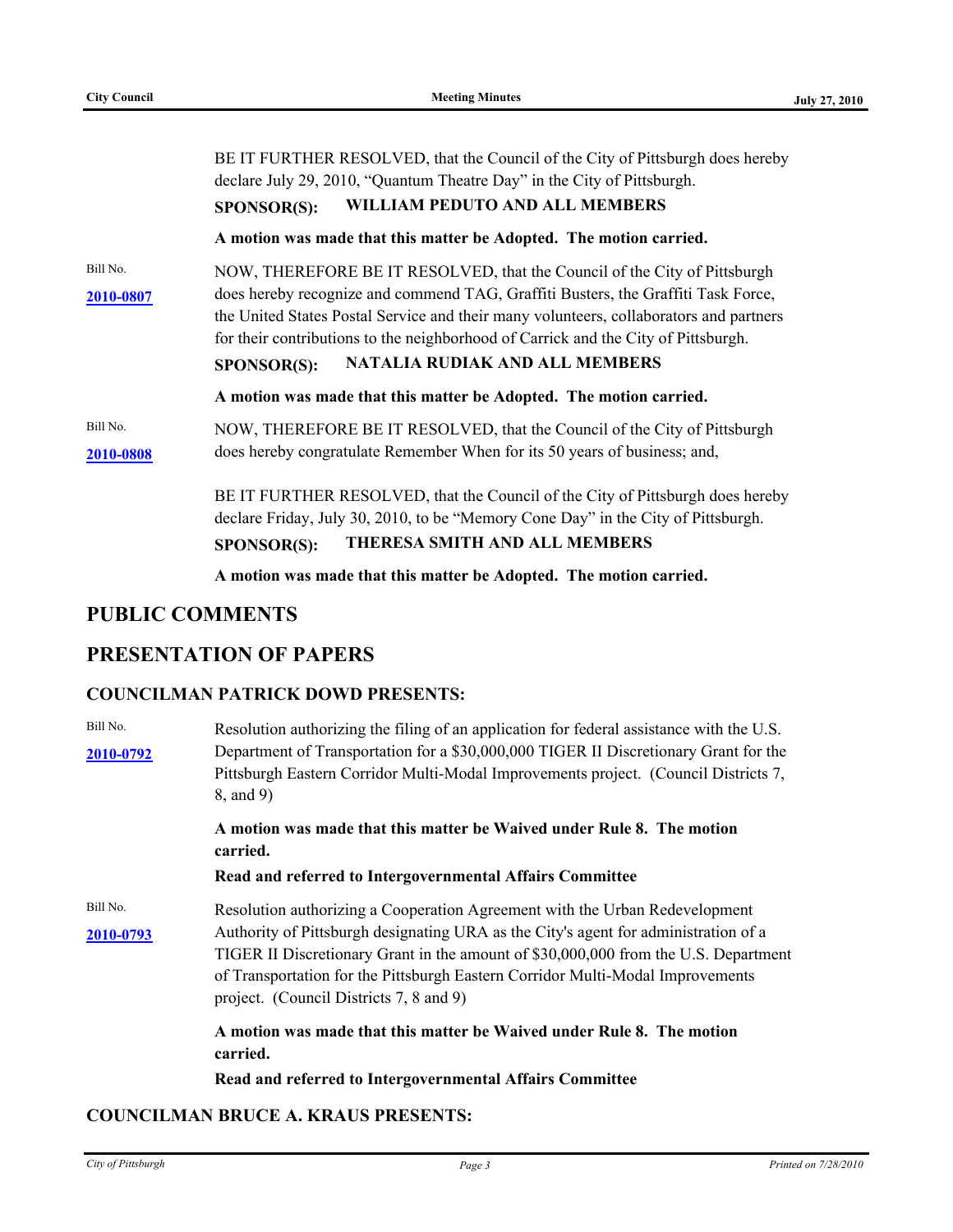| Bill No.<br>2010-0785 | Resolution amending resolution 337-10, effective June 4, 2010, regarding the 2010<br>CDBG Street Resurfacing Program, by increasing the total by \$381,200.00, from<br>\$2,318,800.00, to \$2,700,000.00.<br><b>Read and referred to Public Works Committee</b>                                                                                                                                                                                           |
|-----------------------|-----------------------------------------------------------------------------------------------------------------------------------------------------------------------------------------------------------------------------------------------------------------------------------------------------------------------------------------------------------------------------------------------------------------------------------------------------------|
|                       | <b>COUNCILMAN R. DANIEL LAVELLE PRESENTS:</b>                                                                                                                                                                                                                                                                                                                                                                                                             |
| Bill No.<br>2010-0786 | Resolution authorizing the issuance of a warrant in favor of the Sheraton Hotel Station<br>Square in an amount not to exceed twelve thousand one hundred forty eight dollars<br>and forty cents (\$12,148.40), for the Citiparks Seniors Program Volunteer Recognition<br>Gala; and providing for the payment thereof. (Presented by Mr. Lavelle)<br>Read and referred to Finance and Law Committee                                                       |
| Bill No.<br>2010-0787 | Resolution authorizing the Department of Parks and Recreation to enter into a contract<br>or contracts, agreement or agreements, or the use of existing contracts or agreements<br>and other approved expenditures for the construction of Splash Zones, aquatic<br>playground facilities. Cost not to exceed \$200,000.00.<br>Read and referred to Urban Recreation Committee                                                                            |
| Bill No.<br>2010-0788 | Resolution authorizing the Department of Parks and Recreation to enter into a contract<br>or contracts, agreement or agreements, or the use of existing contracts or agreements<br>and other approved expenditures for the maintenance of City swimming pools. Cost<br>not to exceed \$50,000.00.                                                                                                                                                         |
|                       | <b>Read and referred to Urban Recreation Committee</b>                                                                                                                                                                                                                                                                                                                                                                                                    |
| Bill No.<br>2010-0789 | Resolution providing for a contract or contracts, agreements or agreements, lease or<br>leases, or the use of existing contracts, leases or agreements and other approved<br>expenditures for the payment of supplies, equipment, materials, salaries, rentals, and<br>other services required to provide center services for the HACP Senior Community<br>Program in an amount not to exceed \$700,000.00 for the Department of Parks and<br>Recreation. |
|                       | Read and referred to Urban Recreation Committee                                                                                                                                                                                                                                                                                                                                                                                                           |
| Bill No.<br>2010-0790 | Resolution authorizing the Department of Parks and Recreation to enter into a contract<br>or contracts, agreement or agreements, or the use of existing contracts or agreements<br>and other approved expenditures for the maintenance and enhancement of City<br>recreation and senior centers. Cost not to exceed \$50,000.00.<br>Read and referred to Urban Recreation Committee                                                                       |
| Bill No.<br>2010-0791 | Resolution providing for the acceptance by the City of Pittsburgh from Geary Caliguiri<br>for property in the 19th Ward for addition to the Duquesne Heights Greenway; Martin<br>S. Berger for property in the 19th Ward for addition to Mount Washington Park; both<br>for public purposes at no cost to the City of Pittsburgh.<br>Read and referred to Urban Recreation Committee                                                                      |

## **COUNCILMAN WILLIAM PEDUTO PRESENTS:**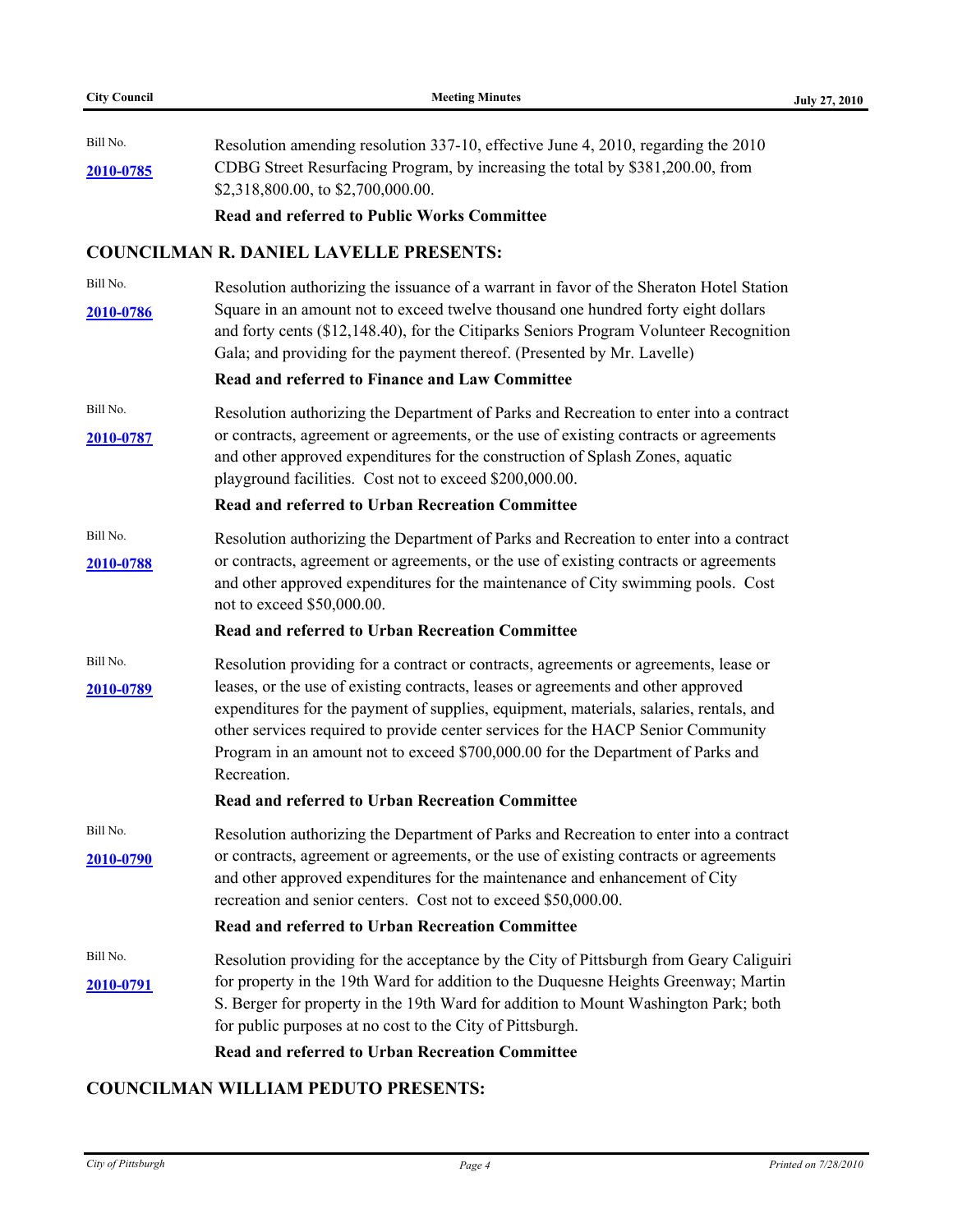| Bill No.<br>2010-0784 | Resolution authorizing the issuance of a warrant in the sum of \$60,000.00 to Alton<br>Lawson and Verdell Dean, Esquire, his attorney, 1609 Allegheny Building, 429 Forbes<br>Avenue, Pittsburgh, PA 15219, in full and final settlement of an action filed at USDC<br>2:09-cv-1538, and arising from alleged injuries as a result of alleged violation of<br>constitutional rights.<br>Read and referred to Finance and Law Committee                                                                                                                                                                                                                                                                                 |
|-----------------------|------------------------------------------------------------------------------------------------------------------------------------------------------------------------------------------------------------------------------------------------------------------------------------------------------------------------------------------------------------------------------------------------------------------------------------------------------------------------------------------------------------------------------------------------------------------------------------------------------------------------------------------------------------------------------------------------------------------------|
| Bill No.<br>2010-0794 | Resolution Further amending Resolution No. 654, effective October 25, 2001, entitled,<br>"Resolution providing for an Agreement or Agreements, or use of existing<br>Agreements and/or a Contract or Contracts, or use of existing Contracts, and for the<br>purchase of materials, supplies, equipment, and/or services for various projects in<br>connection with City Council's 2001 Neighborhood Needs Supplement Program; and<br>providing for the payment of the costs thereof," by adding \$1,476.90 to District 8<br>Various Projects and adjusting other projects in Council District 8.<br><b>WILLIAM PEDUTO</b><br><b>SPONSOR(S):</b>                                                                       |
|                       | A motion was made that this matter be Waived under Rule 8. The motion<br>carried.<br>Read and referred to Finance and Law Committee                                                                                                                                                                                                                                                                                                                                                                                                                                                                                                                                                                                    |
| Bill No.<br>2010-0795 | Resolution Further Amending Resolution No. 424 of 2001, effective June 19, 2001,<br>entitled "Further amending Resolution No. 976 effective January 1, 1996, as amended,<br>Adopting and Approving the 1996 Capital Budget and the 1996 Community<br>Development Block Grant by creating a new line item, City Clerk Office<br>Modernization Project Grant # 2271000 for the purpose of augmenting neighborhood<br>needs programs and/or the District Improvement Fund, and transferring \$1,128,888.00<br>from Grant/Liberty to City Clerk's Office Modernization" by adding \$1,476.90 to<br>District 8 Various Projects and adjusting other projects in Council District 8.<br><b>WILLIAM PEDUTO</b><br>SPONSOR(S): |
|                       | A motion was made that this matter be Waived under Rule 8. The motion<br>carried.<br>Read and referred to Land Use and Economic Development Committee                                                                                                                                                                                                                                                                                                                                                                                                                                                                                                                                                                  |
| Bill No.<br>2010-0796 | Resolution Further amending Resolution No. 121 of 2003, effective March 14, 2003<br>entitled, "Resolution providing for an Agreement or Agreements, or use of existing<br>Agreements and/or a Contract or Contracts, or use of existing Contracts, and for the<br>purchase of materials, supplies, equipment, and/or services for various projects in<br>connection with City Council's 2003 Community Needs Program; and providing for<br>the payment of the costs thereof," by adjusting various projects and funding Dunseith<br>Playground \$22,451 in Council District 8 Neighborhood Needs.<br><b>WILLIAM PEDUTO</b><br>SPONSOR(S):                                                                              |
|                       | A motion was made that this matter be Waived under Rule 8. The motion<br>carried.                                                                                                                                                                                                                                                                                                                                                                                                                                                                                                                                                                                                                                      |

**Read and referred to Finance and Law Committee**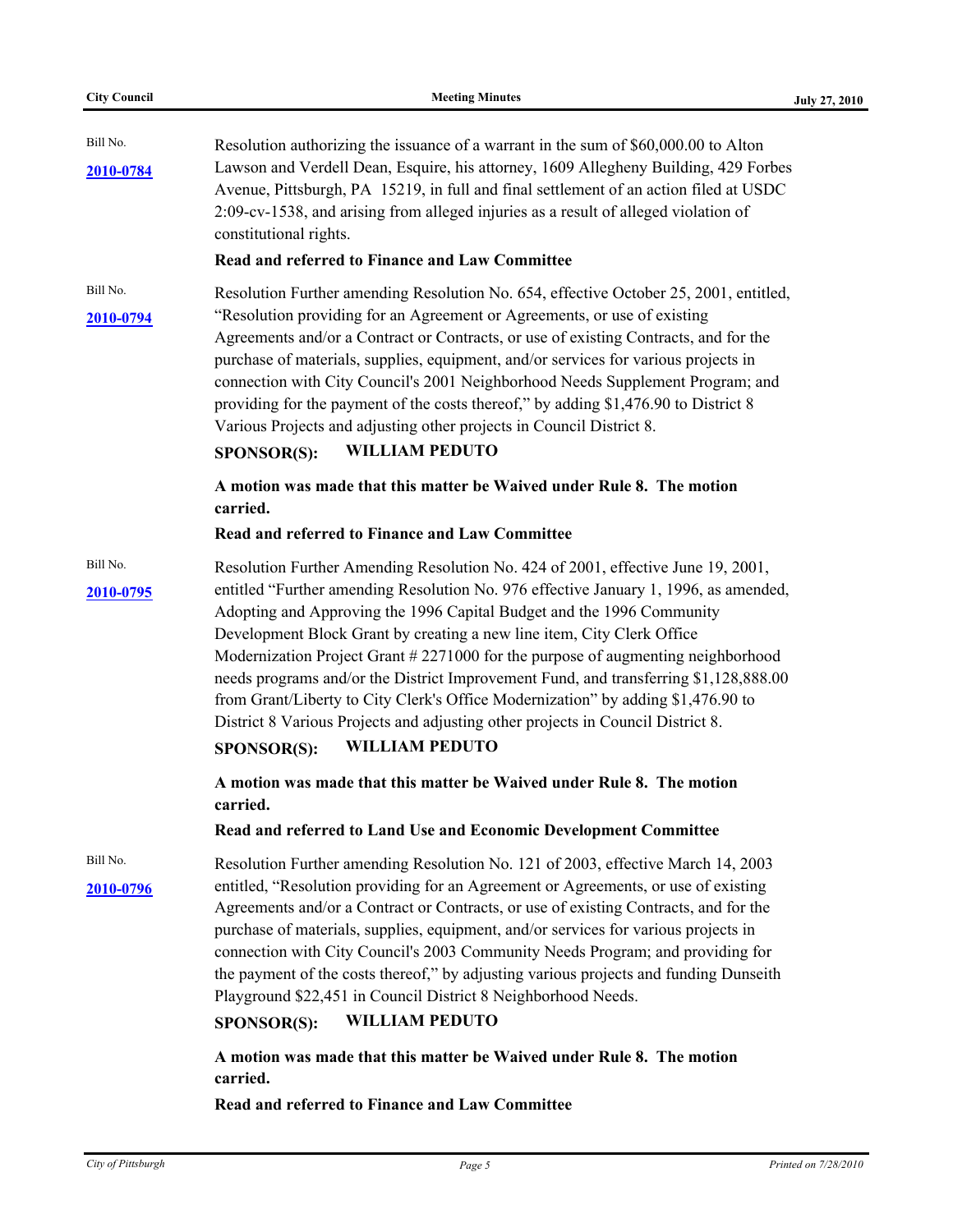| Bill No.<br>2010-0797 | Resolution amending and supplementing Resolution No. 891, effective January 1,<br>2003, as amended, entitled: "Adopting and approving the 2003 Capital Budget and the<br>2003 Community Development Block Grant Program; and approving the 2003<br>through 2008 Capital Improvement Program by adjusting various line items in<br>conformance with City Council's 2003 Capital Budget amendments" by adjusting<br>District 8 projects and funding Dunseith Playground \$22,451 in Council<br>Neighborhood Needs.<br><b>WILLIAM PEDUTO</b><br><b>SPONSOR(S):</b>                                                                                 |
|-----------------------|-------------------------------------------------------------------------------------------------------------------------------------------------------------------------------------------------------------------------------------------------------------------------------------------------------------------------------------------------------------------------------------------------------------------------------------------------------------------------------------------------------------------------------------------------------------------------------------------------------------------------------------------------|
|                       | A motion was made that this matter be Waived under Rule 8. The motion<br>carried.                                                                                                                                                                                                                                                                                                                                                                                                                                                                                                                                                               |
|                       | Read and referred to Land Use and Economic Development Committee                                                                                                                                                                                                                                                                                                                                                                                                                                                                                                                                                                                |
| Bill No.<br>2010-0798 | Resolution further amending Resolution No. 231, effective April 19, 2000, entitled<br>"Providing for an Agreement or Agreements, or use of existing Agreements and/or a<br>Contract or Contracts, or use of existing Contracts, and for the purchase of materials,<br>supplies, equipment, and/or services for projects in connection with the Neighborhood<br>Needs Program in Council District 8; and providing for the payment of the costs<br>thereof," by adding \$14,902.04 to District 8 Community Initiatives and by reducing<br>various other projects in Council District 8. Total cost of all projects not to exceed<br>\$1,000,000. |
|                       | <b>WILLIAM PEDUTO</b><br><b>SPONSOR(S):</b>                                                                                                                                                                                                                                                                                                                                                                                                                                                                                                                                                                                                     |
|                       | A motion was made that this matter be Waived under Rule 8. The motion<br>carried.<br>Read and referred to Finance and Law Committee                                                                                                                                                                                                                                                                                                                                                                                                                                                                                                             |
| Bill No.<br>2010-0799 | Resolution amending and supplementing Resolution No. 861, effective January 1,<br>2000, as amended, entitled: "Adopting and approving the 2000 Capital Budget and the<br>2000 Community Development Block Grant Program; and approving the 2000<br>through 2005 Capital Improvement Program, by adjusting various line items in<br>conformance with City Council's 2000 Capital Budget amendments" by adding<br>\$14,902.04 to District 8 Community Initiatives and by adjusting various other projects<br>in Council District 8.<br><b>WILLIAM PEDUTO</b><br>SPONSOR(S):                                                                       |
|                       | A motion was made that this matter be Waived under Rule 8. The motion<br>carried.                                                                                                                                                                                                                                                                                                                                                                                                                                                                                                                                                               |
|                       | Read and referred to Land Use and Economic Development Committee                                                                                                                                                                                                                                                                                                                                                                                                                                                                                                                                                                                |
|                       | <b>COUNCIL PRESIDENT HARRIS PRESENTS</b>                                                                                                                                                                                                                                                                                                                                                                                                                                                                                                                                                                                                        |
|                       |                                                                                                                                                                                                                                                                                                                                                                                                                                                                                                                                                                                                                                                 |

**A motion was made that this matter be Read, Received and Filed. The motion carried.**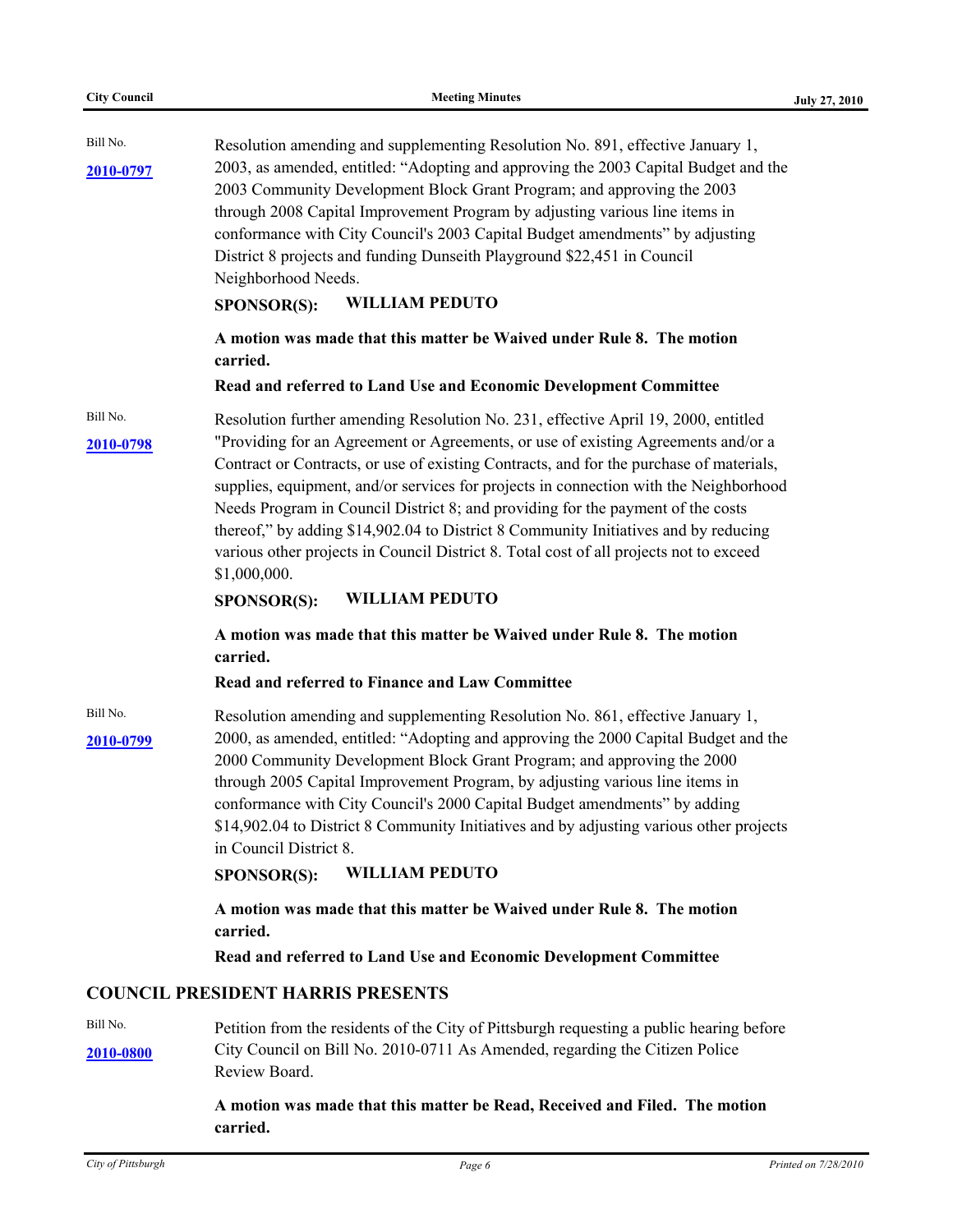# **UNFINISHED BUSINESS**

| Bill No.<br>2010-0638 | Resolution authorizing the reappointment of Richard Carrington, 321 Michigan Street,<br>Pittsburgh, PA 15210 as a member of the Citizen Police Review Board for a term to<br>expire on October 31, 2011.    |
|-----------------------|-------------------------------------------------------------------------------------------------------------------------------------------------------------------------------------------------------------|
|                       | A motion was made that this matter be Held in Council for August 2, 2010. The<br>motion carried.                                                                                                            |
| Bill No.<br>2010-0639 | Resolution authorizing the reappointment of Deborah Walker, 856 Lillian Street,<br>Pittsburgh, PA 15210 as a member of the Citizen Police Review Board for a term to<br>expire on October 31, 2013.         |
|                       | A motion was made that this matter be Held in Council for August 2, 2010. The<br>motion carried.                                                                                                            |
| Bill No.<br>2010-0640 | Resolution authorizing the appointment of Diana O'Brien Martini, 2389 Rose Garden<br>Road, Pittsburgh, PA 15220 as a member of the Citizen Police Review Board for a<br>term to expire on October 31, 2011. |
|                       | A motion was made that this matter be Held in Council for August 2, 2010. The<br>motion carried.                                                                                                            |
| Bill No.<br>2010-0641 | Resolution authorizing the appointment of Donna Kramer as a member of the Citizen<br>Police Review Board for a term to expire on October 31, 2011.                                                          |
|                       | A motion was made that this matter be Held in Council for August 2, 2010. The<br>motion carried.                                                                                                            |
| Bill No.<br>2010-0642 | Resolution authorizing the appointment of Leshonda Roberts, 2927 Sacramento<br>Avenue, Pittsburgh, PA 15204, as a member of the Citizen Police Review Board for a<br>term to expire on October 31, 2013.    |
|                       | A motion was made that this matter be Held in Council for August 2, 2010. The<br>motion carried.                                                                                                            |
| Bill No.<br>2010-0643 | Resolution authorizing the appointment of Eugene Downing, Jr., 5120 5th Avenue,<br>Pittsburgh, PA 15232, as a member of the Citizen Police Review Board for a term to<br>expire on October 31, 2013.        |
|                       | A motion was made that this matter be Held in Council for August 2, 2010. The<br>motion carried.                                                                                                            |
|                       | <b>REPORTS OF COMMITTEE - FINAL ACTION</b>                                                                                                                                                                  |
|                       | <b>COUNCILMAN PEDUTO PRESENTS COMMITTEE ON FINANCE AND LAW</b>                                                                                                                                              |

Bill No. **[2010-0779](http://pittsburgh.legistar.com/gateway.aspx?M=L&ID=13348)** Report of the Committee on Finance and Law for July 21, 2010 with an Affirmative Recommendation.

#### **A motion was made that this matter be Read, Received and Filed. The motion carried.**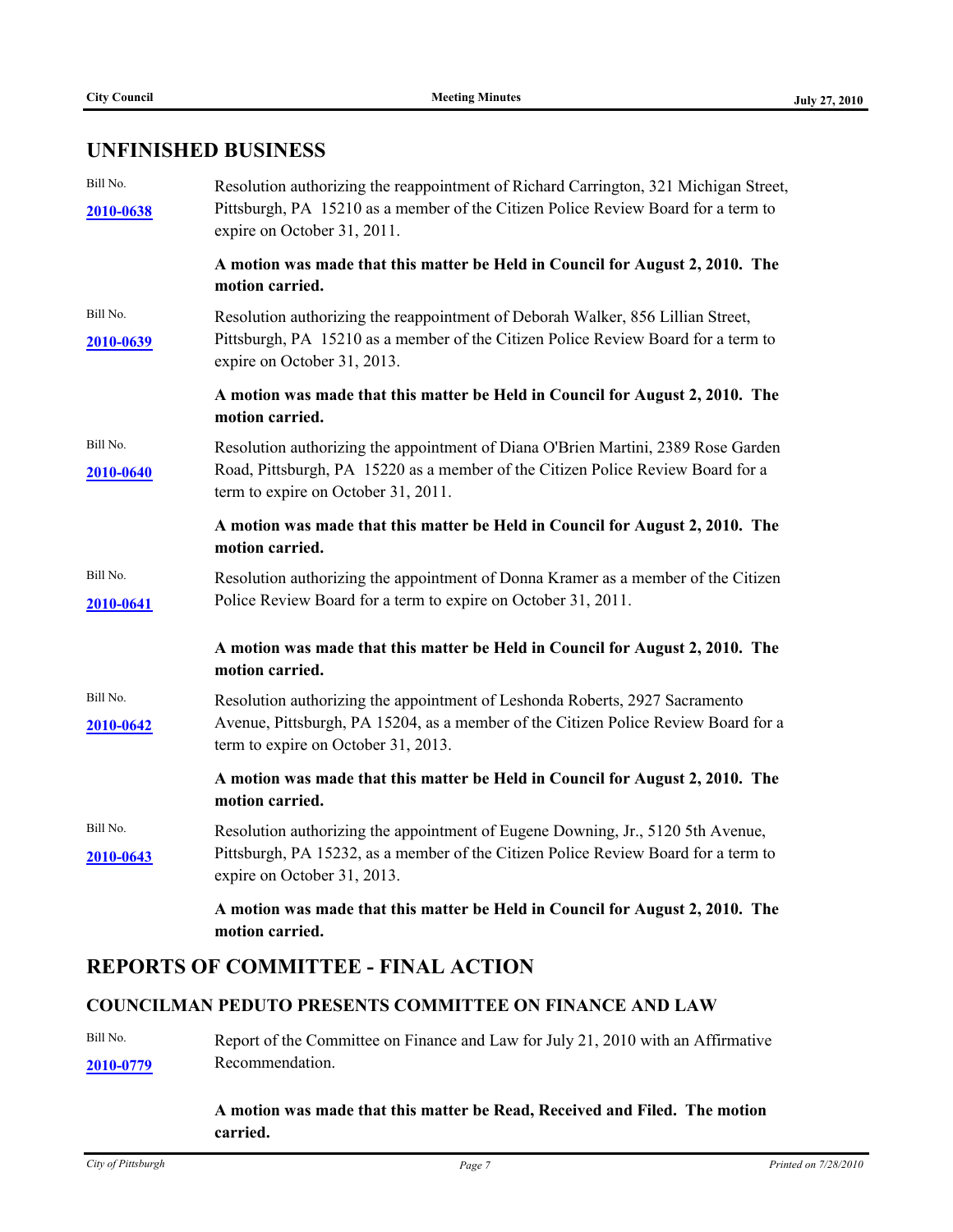| Bill No.<br>2010-0168 | Ordinance supplementing the Pittsburgh Code, Title Four - Public Places and<br>Property, by adding a new Article XIV- Public Buildings, Chapter 490 - Energy<br>Sustainability.                                                                                                                                                                                                                                                                                                                                                         |
|-----------------------|-----------------------------------------------------------------------------------------------------------------------------------------------------------------------------------------------------------------------------------------------------------------------------------------------------------------------------------------------------------------------------------------------------------------------------------------------------------------------------------------------------------------------------------------|
|                       | <b>WILLIAM PEDUTO</b><br><b>SPONSOR(S):</b>                                                                                                                                                                                                                                                                                                                                                                                                                                                                                             |
|                       | A motion was made that this matter be Passed Finally. The motion carried by<br>the following vote:                                                                                                                                                                                                                                                                                                                                                                                                                                      |
|                       | Votes: Ayes: 9 - Rev. Burgess, Mr. Dowd, Mrs. Harris, Mr. Kraus, Mr. Lavelle, Mr. Peduto,<br>Ms. Rudiak, Mr. Shields and Mrs. Smith<br>Noes: 0<br>Abstentions: 0                                                                                                                                                                                                                                                                                                                                                                        |
| Bill No.<br>2010-0596 | Ordinance, entitled, "The Neighborhood First Capital Budget Reform Act" amending<br>the Pittsburgh City Code to bring the City of Pittsburgh into compliance with the<br>recommendations of the amended Act 47 Financial Recover Plan relating to the<br>Capital Budget, pursuant to Ordinance No. 16 of 2009, enacted by City Council on<br>June 30, 2009, adopting the amended Act 47 Financial Recovery Plan for the City of<br>Pittsburgh dated May 21, 2009.<br>REVEREND RICKY V. BURGESS AND NATALIA RUDIAK<br><b>SPONSOR(S):</b> |
|                       | A motion was made that this matter be Passed Finally. The motion carried by<br>the following vote:                                                                                                                                                                                                                                                                                                                                                                                                                                      |
|                       | Votes: Ayes: 9 - Rev. Burgess, Mr. Dowd, Mrs. Harris, Mr. Kraus, Mr. Lavelle, Mr. Peduto,<br>Ms. Rudiak, Mr. Shields and Mrs. Smith<br>Noes: 0<br>Abstentions: 0                                                                                                                                                                                                                                                                                                                                                                        |
| Bill No.<br>2010-0716 | Resolution authorizing the Mayor to accept on behalf of the City of Pittsburgh a grant<br>from the Fund for Cities of Service, Inc. in the amount of \$200,000 to fund a Chief<br>Service Officer who will develop and implement a citywide plan to increase<br>volunteerism and target volunteers to address the City of Pittsburgh's greatest needs.                                                                                                                                                                                  |
|                       | A motion was made that this matter be Passed Finally. The motion carried by<br>the following vote:                                                                                                                                                                                                                                                                                                                                                                                                                                      |
|                       | Votes: Ayes: 9 - Rev. Burgess, Mr. Dowd, Mrs. Harris, Mr. Kraus, Mr. Lavelle, Mr. Peduto,<br>Ms. Rudiak, Mr. Shields and Mrs. Smith<br>Noes: $0$<br>Abstentions: 0                                                                                                                                                                                                                                                                                                                                                                      |
| Bill No.<br>2010-0717 | Resolution authorizing the Mayor and the Director of the Department of Finance to<br>enter into an agreement with the School District of Pittsburgh and Franklin Street<br>Development, LLC ("Franklin"), to assign, transfer, sell and convey to Franklin City<br>and School District tax liens on a parcel of real property located in the 21st Ward of<br>the City of Pittsburgh at 1836 Oxline Street.                                                                                                                              |
|                       | A motion was made that this matter be Passed Finally. The motion carried by<br>the following vote:                                                                                                                                                                                                                                                                                                                                                                                                                                      |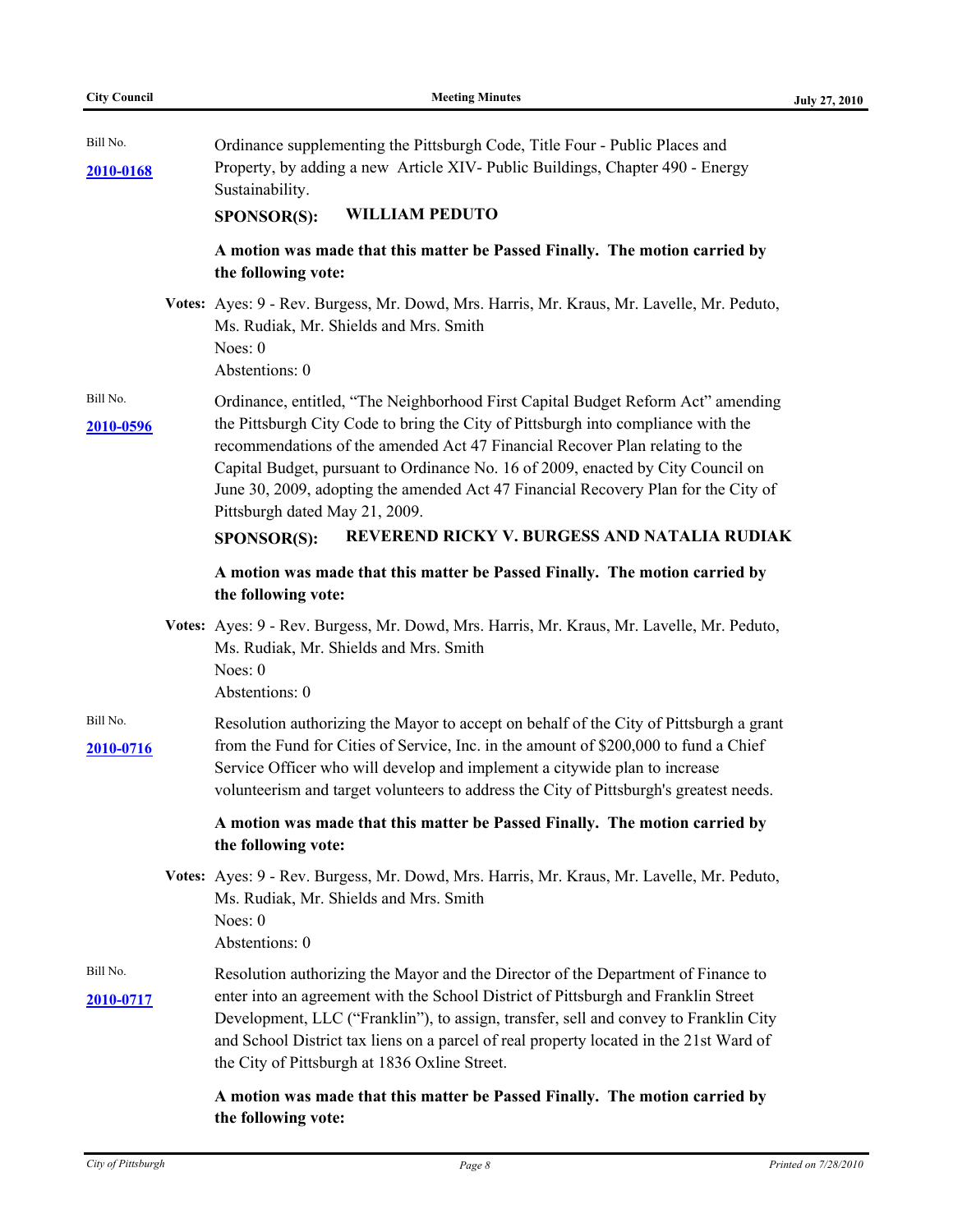|                       | Votes: Ayes: 9 - Rev. Burgess, Mr. Dowd, Mrs. Harris, Mr. Kraus, Mr. Lavelle, Mr. Peduto,<br>Ms. Rudiak, Mr. Shields and Mrs. Smith<br>Noes: 0<br>Abstentions: 0                                                                                                                           |
|-----------------------|--------------------------------------------------------------------------------------------------------------------------------------------------------------------------------------------------------------------------------------------------------------------------------------------|
| <b>SERVICES</b>       | <b>COUNCILWOMAN SMITH PRESENTS COMMITTEE ON PUBLIC SAFETY</b>                                                                                                                                                                                                                              |
| Bill No.<br>2010-0780 | Report of the Committee on Public Safety Services for July 21, 2010 with an<br>Affirmative Recommendation.                                                                                                                                                                                 |
|                       | A motion was made that this matter be Read, Received and Filed. The motion<br>carried.                                                                                                                                                                                                     |
| Bill No.<br>2010-0107 | Ordinance amending the City Code at Title Six: Conduct, Article VIII: Privacy Policy<br>for Public Security Camera Systems, by adding Chapter 652: Police Recording<br>Devices.                                                                                                            |
|                       | REVEREND RICKY V. BURGESS AND THERESA SMITH<br>SPONSOR(S):<br>A motion was made that this matter be AMENDED. The motion carried.                                                                                                                                                           |
|                       | A motion was made that this matter be Passed Finally, As Amended. The motion<br>carried by the following vote:                                                                                                                                                                             |
|                       | Votes: Ayes: 9 - Rev. Burgess, Mr. Dowd, Mrs. Harris, Mr. Kraus, Mr. Lavelle, Mr. Peduto,<br>Ms. Rudiak, Mr. Shields and Mrs. Smith<br>Noes: $0$<br>Abstentions: 0                                                                                                                         |
| Bill No.<br>2010-0108 | Resolution supporting the Bureau of Police's progress in attaining PLEAC<br>accreditation and requesting quarterly updates until said accreditation is achieved.                                                                                                                           |
|                       | REVEREND RICKY V. BURGESS AND R. DANIEL<br><b>SPONSOR(S):</b><br><b>LAVELLE</b>                                                                                                                                                                                                            |
|                       | A motion was made that this matter be Passed Finally. The motion carried by<br>the following vote:                                                                                                                                                                                         |
|                       | Votes: Ayes: 9 - Rev. Burgess, Mr. Dowd, Mrs. Harris, Mr. Kraus, Mr. Lavelle, Mr. Peduto,<br>Ms. Rudiak, Mr. Shields and Mrs. Smith<br>Noes: 0<br>Abstentions: 0                                                                                                                           |
| Bill No.<br>2010-0109 | Ordinance amending the Pittsburgh City Code, Title I, Administrative, Article VII:<br>Procedures, Chapter 160, Investigations of Police Conduct, by adding Section 160.02,<br>Applicable Incidents Requiring Paid Administrative Leave.<br><b>REVEREND RICKY V. BURGESS</b><br>SPONSOR(S): |
|                       | A motion was made that this matter be Passed Finally. The motion carried by                                                                                                                                                                                                                |

**the following vote:**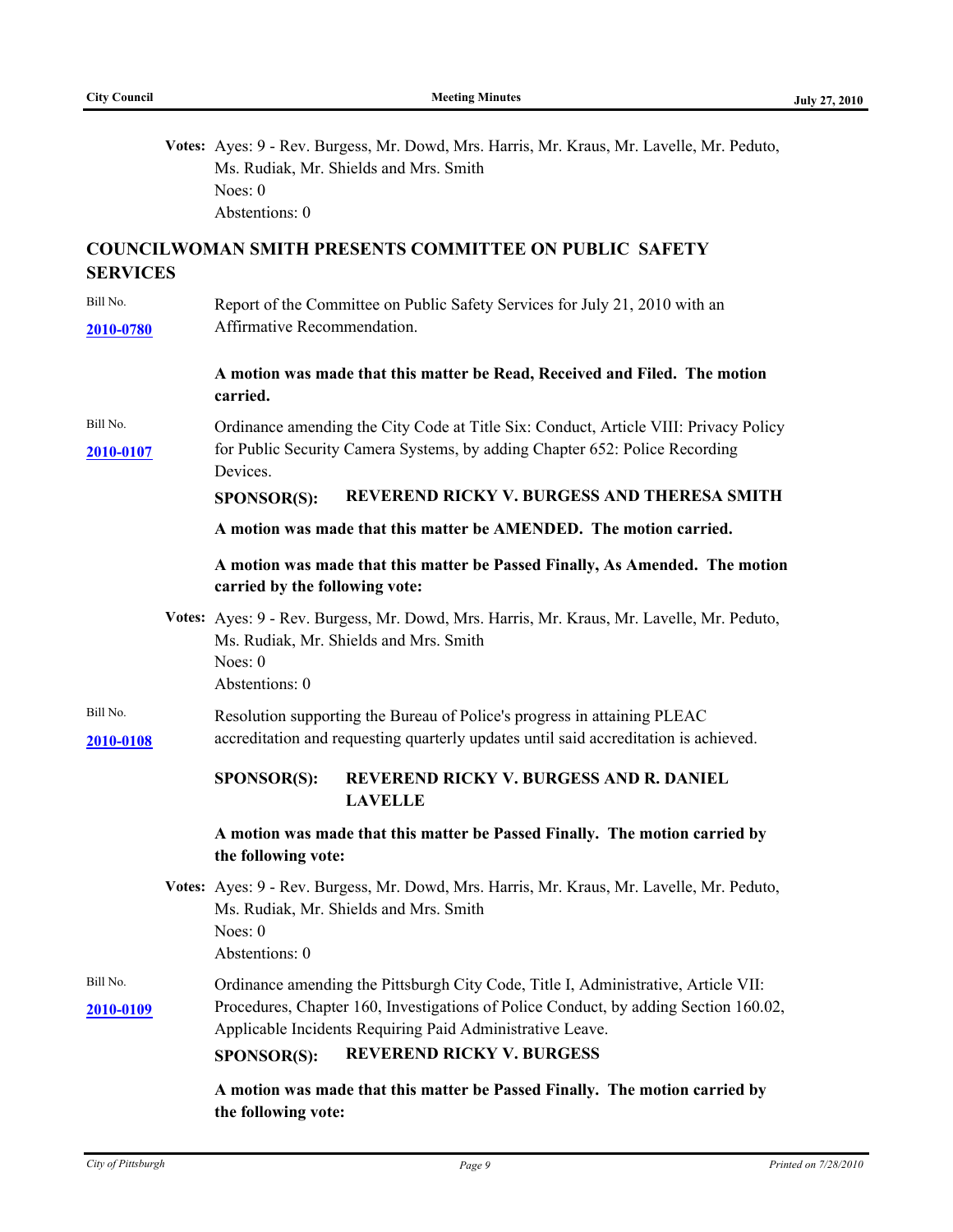|           | Votes: Ayes: 9 - Rev. Burgess, Mr. Dowd, Mrs. Harris, Mr. Kraus, Mr. Lavelle, Mr. Peduto, |
|-----------|-------------------------------------------------------------------------------------------|
|           | Ms. Rudiak, Mr. Shields and Mrs. Smith                                                    |
|           | Noes: $0$                                                                                 |
|           | Abstentions: 0                                                                            |
| Bill No.  | Ordinance amending the Pittsburgh City Code, Title Six: Conduct, Article VI: Citizen      |
| 2010-0711 | Police Review Board at Chapter 662, Citizen Police Review Board.                          |
|           | R. DANIEL LAVELLE AND PATRICK DOWD<br><b>SPONSOR(S):</b>                                  |
|           | A motion was made that this matter be RECOMMITTED to the Public Safety                    |
|           | Services Committee. The motion carried by the following vote:                             |
|           | Votes: Ayes: 9 - Rev. Burgess, Mr. Dowd, Mrs. Harris, Mr. Kraus, Mr. Lavelle, Mr. Peduto, |
|           | Ms. Rudiak, Mr. Shields and Mrs. Smith                                                    |
|           | Noes: $0$                                                                                 |
|           |                                                                                           |

Abstentions: 0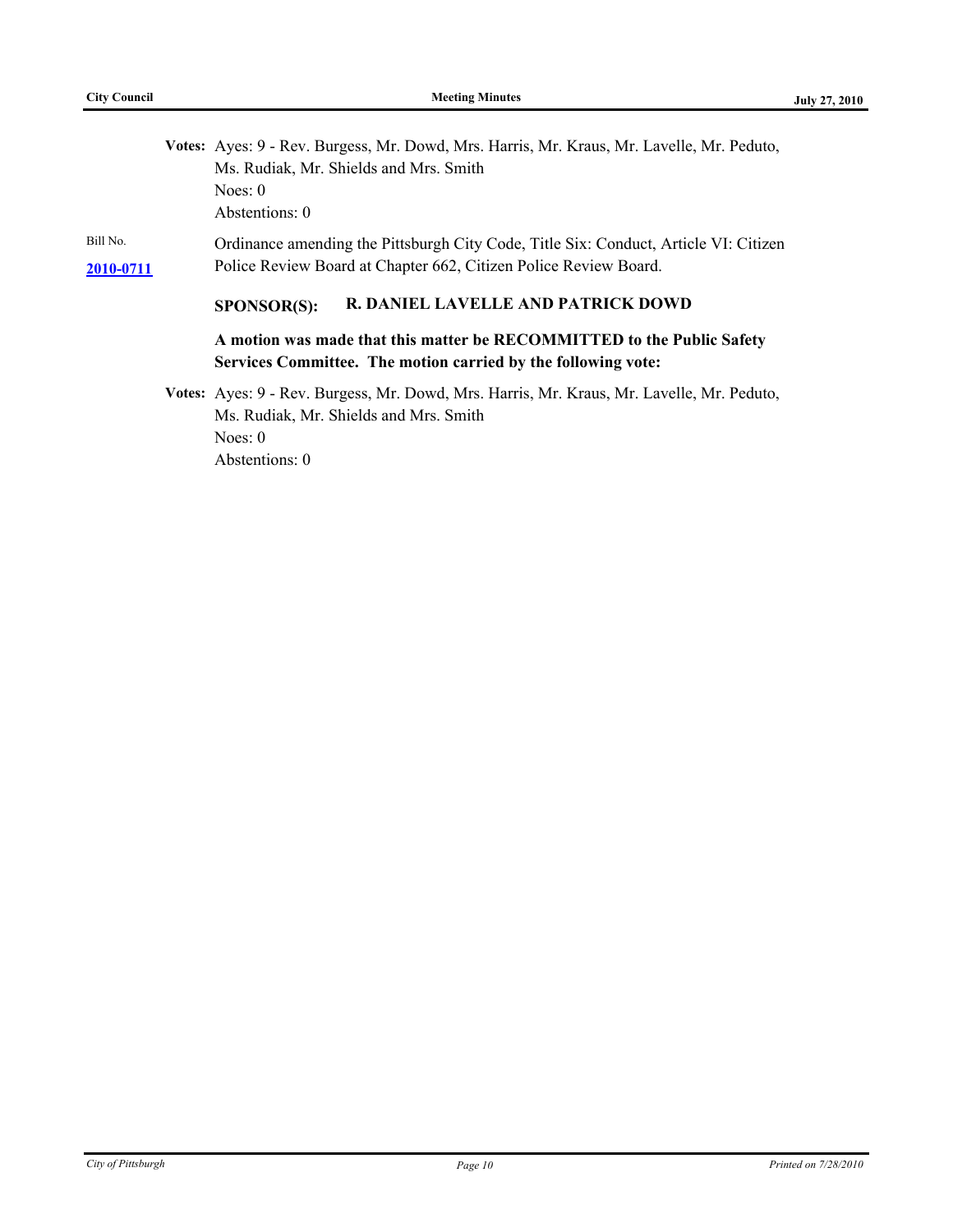#### **COUNCILMAN KRAUS PRESENTS COMMITTEE ON PUBLIC WORKS**

Bill No. **[2010-0781](http://pittsburgh.legistar.com/gateway.aspx?M=L&ID=13350)** Report of the Committee on Public Works for July 21, 2010 with an Affirmative Recommendation.

> **A motion was made that this matter be Read, Received and Filed. The motion carried.**

Bill No. **[2010-0718](http://pittsburgh.legistar.com/gateway.aspx?M=L&ID=13284)** their successors and assigns, the privilege and license to construct, maintain and use at Resolution granting unto Sharp Edge Bistro, 922 Penn Avenue, Pittsburgh, Pa 15222 their own cost and expense, two (2) business identification signs at 922 Penn Avenue in the 2nd Ward, 6th Council District of the City of Pittsburgh.

#### **A motion was made that this matter be Passed Finally. The motion carried by the following vote:**

- **Votes:** Ayes: 9 Rev. Burgess, Mr. Dowd, Mrs. Harris, Mr. Kraus, Mr. Lavelle, Mr. Peduto, Ms. Rudiak, Mr. Shields and Mrs. Smith Noes: 0 Abstentions: 0
- Bill No. **[2010-0719](http://pittsburgh.legistar.com/gateway.aspx?M=L&ID=13285)** Road, Pittsburgh, PA 15238 their successors and assigns, the privilege and license to Resolution granting unto North Shore Hospitality Associates, L.P., 2801 Freeport construct, maintain and use at their own cost and expense, a directional projecting sign at 574 W. General Robinson Street, Pittsburgh, PA 15212 in the 22nd Ward, 6th Council District of the City of Pittsburgh.

#### **A motion was made that this matter be Passed Finally. The motion carried by the following vote:**

- **Votes:** Ayes: 9 Rev. Burgess, Mr. Dowd, Mrs. Harris, Mr. Kraus, Mr. Lavelle, Mr. Peduto, Ms. Rudiak, Mr. Shields and Mrs. Smith Noes: 0 Abstentions: 0
- Bill No. **[2010-0720](http://pittsburgh.legistar.com/gateway.aspx?M=L&ID=13286)** of the City of Pittsburgh. Resolution vacating a portion of Maurice Street in the 4th Ward, 6th Council District,

#### **A motion was made that this matter be Passed Finally. The motion carried by the following vote:**

**Votes:** Ayes: 9 - Rev. Burgess, Mr. Dowd, Mrs. Harris, Mr. Kraus, Mr. Lavelle, Mr. Peduto, Ms. Rudiak, Mr. Shields and Mrs. Smith Noes: 0 Abstentions: 0

### **COUNCILMAN SHIELDS PRESENTS COMMITTEE ON LAND USE & ECONOMIC DEVELOPMENT**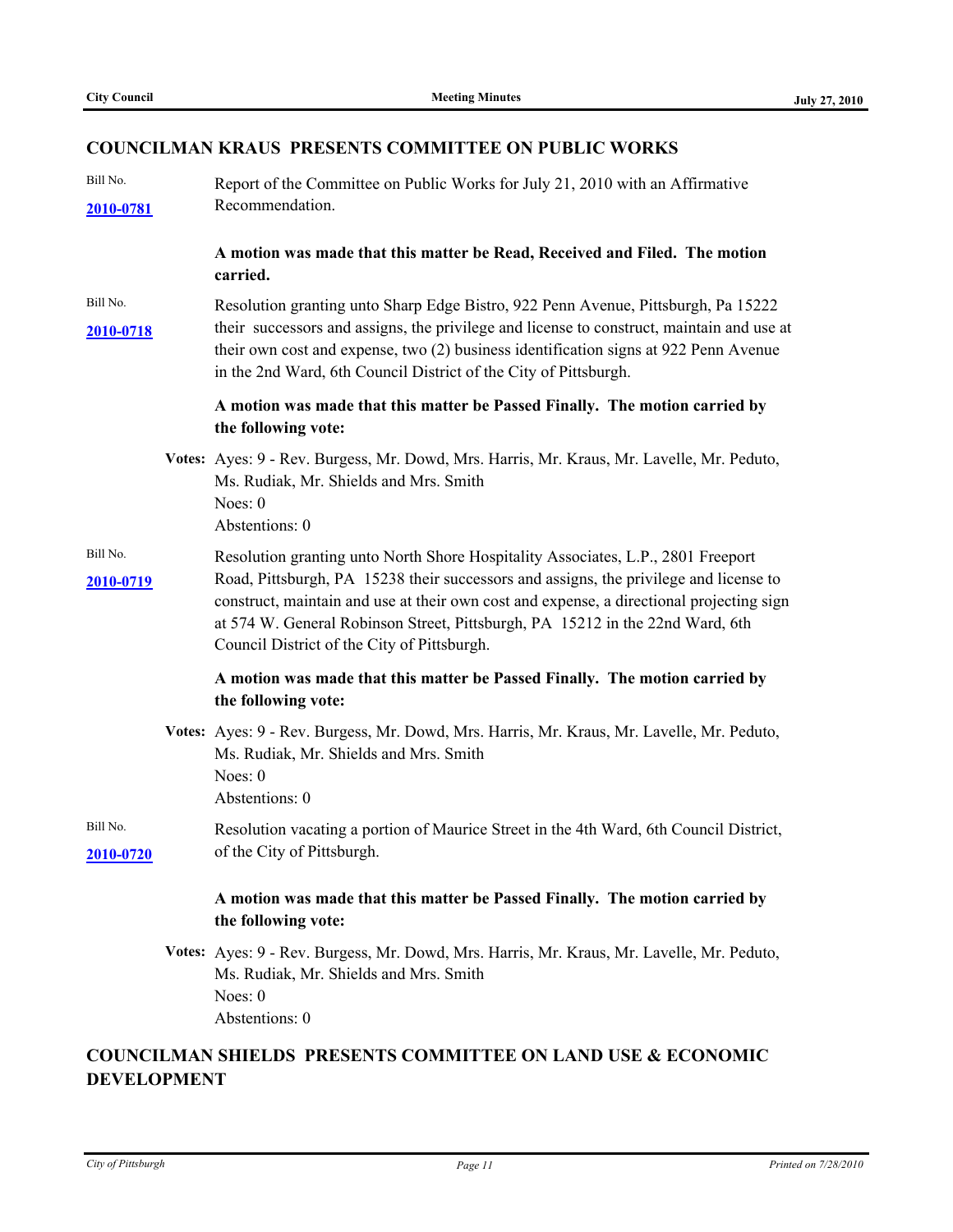| <b>City Council</b>   | <b>Meeting Minutes</b>                                                                                                                                                                                                                                                                                                                                                                                                                                                                                                                                                                                                                                                                                                                                                                                                                      | <b>July 27, 2010</b> |
|-----------------------|---------------------------------------------------------------------------------------------------------------------------------------------------------------------------------------------------------------------------------------------------------------------------------------------------------------------------------------------------------------------------------------------------------------------------------------------------------------------------------------------------------------------------------------------------------------------------------------------------------------------------------------------------------------------------------------------------------------------------------------------------------------------------------------------------------------------------------------------|----------------------|
| Bill No.<br>2010-0782 | Report of the Committee on Land Use and Economic Development for July 21, 2010<br>with an Affirmative Recommendation.                                                                                                                                                                                                                                                                                                                                                                                                                                                                                                                                                                                                                                                                                                                       |                      |
|                       | A motion was made that this matter be Read, Received and Filed. The motion<br>carried.                                                                                                                                                                                                                                                                                                                                                                                                                                                                                                                                                                                                                                                                                                                                                      |                      |
| Bill No.<br>2010-0567 | Ordinance amending Sections 1003.01 and 1003.04 of Chapter 1003, Title X, of the<br>Code of Ordinances of the City of Pittsburgh of the existing stormwater management<br>requirements to provide more protective stormwater volume reduction standards and<br>Low Impact Development (LID) strategies for planning and construction of Publicly<br>Funded Development and Publicly Funded Redevelopment projects.<br><b>SPONSOR(S):</b><br>WILLIAM PEDUTO, BRUCE A. KRAUS, NATALIA<br>RUDIAK, DOUGLAS SHIELDS AND DARLENE HARRIS                                                                                                                                                                                                                                                                                                           |                      |
|                       | A motion was made that this matter be Passed Finally. The motion carried by<br>the following vote:                                                                                                                                                                                                                                                                                                                                                                                                                                                                                                                                                                                                                                                                                                                                          |                      |
|                       | Votes: Ayes: 9 - Rev. Burgess, Mr. Dowd, Mrs. Harris, Mr. Kraus, Mr. Lavelle, Mr. Peduto,<br>Ms. Rudiak, Mr. Shields and Mrs. Smith<br>Noes: 0<br>Abstentions: 0                                                                                                                                                                                                                                                                                                                                                                                                                                                                                                                                                                                                                                                                            |                      |
| Bill No.<br>2010-0721 | Resolution authorizing the Mayor or the Director of City Planning, to enter into a<br>Grant Agreement with the Commonwealth of Pennsylvania, Department of<br>Community and Economic Development to receive \$75,000.00 in Grant funding for a<br>TRID Planning Study in the neighborhood of East Liberty. Resolution providing for an<br>Agreement or Agreements or Contract or Contracts, or for use of existing Agreements<br>or Contracts, with a Consultant or Consultants, or Vendor or Vendors, for the purpose<br>of preparing "East Liberty TRID Planning Study" and related activities in support of<br>such plan, at a cost not to exceed \$75,000.00.                                                                                                                                                                           |                      |
|                       | A motion was made that this matter be Passed Finally. The motion carried by<br>the following vote:                                                                                                                                                                                                                                                                                                                                                                                                                                                                                                                                                                                                                                                                                                                                          |                      |
|                       | Votes: Ayes: 9 - Rev. Burgess, Mr. Dowd, Mrs. Harris, Mr. Kraus, Mr. Lavelle, Mr. Peduto,<br>Ms. Rudiak, Mr. Shields and Mrs. Smith<br>Noes: 0<br>Abstentions: 0                                                                                                                                                                                                                                                                                                                                                                                                                                                                                                                                                                                                                                                                            |                      |
| Bill No.<br>2010-0722 | Resolution authorizing the Mayor or the Director of City Planning, to enter into a<br>Grant Agreement with the Commonwealth of Pennsylvania, Department of<br>Community and Economic Development to receive \$150,000.00 in Grant funding, for<br>the receipt of \$22,700.00 local match funding from the Mount Washington<br>Community Development Corporation, and for the receipt of \$25,000.00 local match<br>funding from the Pittsburgh Partnership for Neighborhood Development for SMART<br>TRID Planning Studies for the areas of South Hills Junction and the neighborhood of<br>Beechview. Resolution providing for an Agreement or Agreements or Contract or<br>Contracts, or for use of existing Agreements or Contracts, with a Consultant or<br>Consultants, or Vendor or Vendors, for the purpose of preparing "SMART TRID |                      |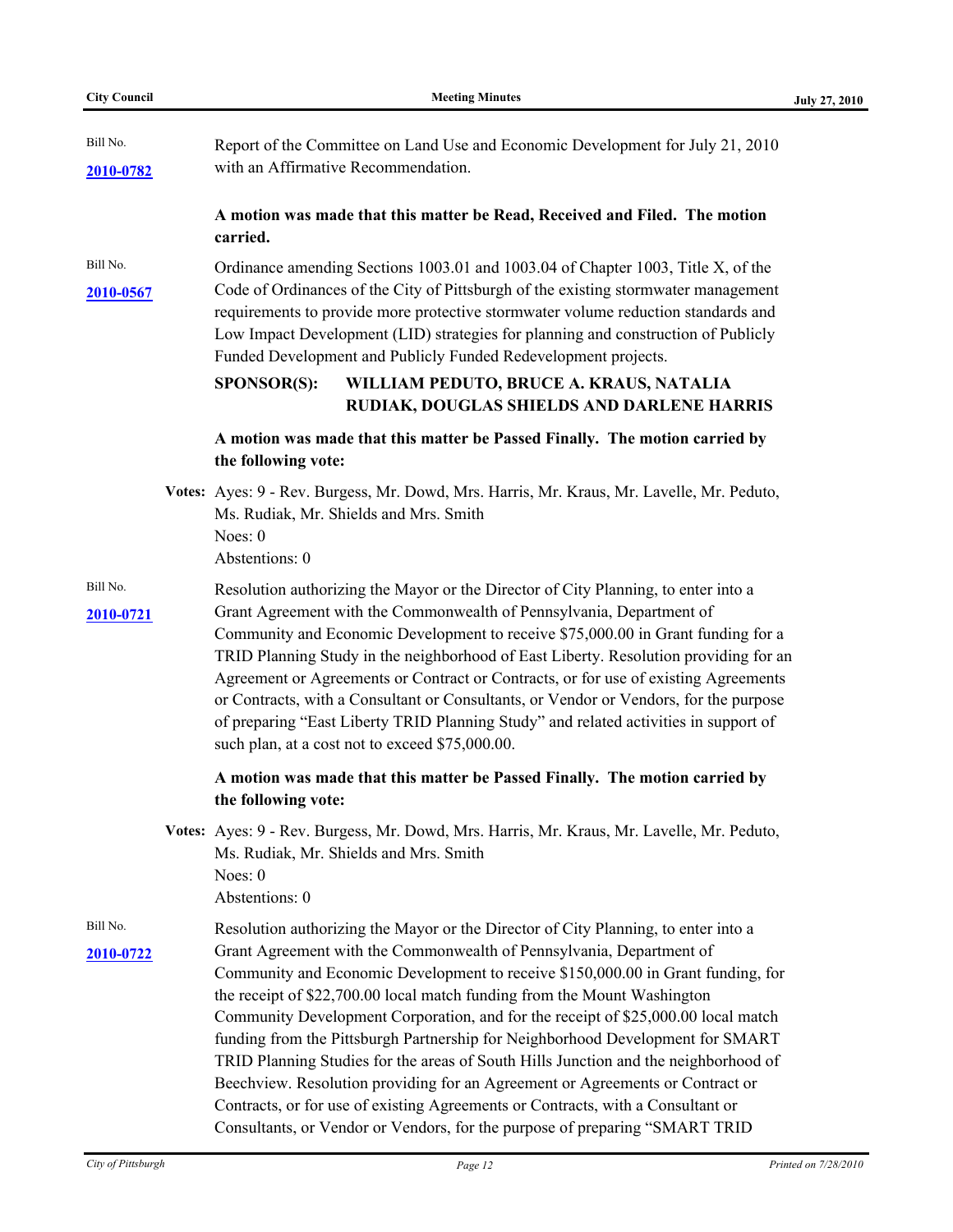Planning Studies" and related activities in support of such plan, at a cost not to exceed \$197,700.00.

#### **A motion was made that this matter be Passed Finally. The motion carried by the following vote:**

- **Votes:** Ayes: 9 Rev. Burgess, Mr. Dowd, Mrs. Harris, Mr. Kraus, Mr. Lavelle, Mr. Peduto, Ms. Rudiak, Mr. Shields and Mrs. Smith Noes: 0 Abstentions: 0
- Bill No. **[2010-0730](http://pittsburgh.legistar.com/gateway.aspx?M=L&ID=13296)** Resolution further amending and supplementing Resolution No. 768, effective January 1, 2010, as amended, entitled: "Adopting and approving the 2010 Capital Budget and the 2010 Community Development Block Grant Program; and approving the 2010 through 2014 Capital Improvement Program," by transferring \$1,000,000 from the Neighborhood Business and Economic Development in the Urban Redevelopment Authority to the Department of Public Works for improvement in four business districts: East Ohio Street, Perrysville Avenue, California Avenue and Lowrie Street.

#### **SPONSOR(S): DARLENE HARRIS**

#### **A motion was made that this matter be Passed Finally. The motion carried by the following vote:**

**Votes:** Ayes: 9 - Rev. Burgess, Mr. Dowd, Mrs. Harris, Mr. Kraus, Mr. Lavelle, Mr. Peduto, Ms. Rudiak, Mr. Shields and Mrs. Smith Noes: 0 Abstentions: 0

### **COUNCILMAN DOWD PRESENTS COMMITTEE ON INTERGOVERNMENTAL AFFAIRS**

| Bill No.<br>2010-0783 | Report of the Committee on Intergovernmental Affairs for July 21, 2010 with an<br>Affirmative Recommendation.                                                                                                                                                                                            |
|-----------------------|----------------------------------------------------------------------------------------------------------------------------------------------------------------------------------------------------------------------------------------------------------------------------------------------------------|
|                       | A motion was made that this matter be Read, Received and Filed. The motion<br>carried.                                                                                                                                                                                                                   |
| Bill No.<br>2010-0723 | Resolution authorizing a Cooperation Agreement or Agreements with the Urban<br>Redevelopment Authority of Pittsburgh in connection with URA's application for a<br>Redevelopment Assistance Capital Program grant of up to \$500,000 for the YWCA of<br>Greater Pittsburgh project. (Council District 6) |
|                       | A motion was made that this matter be Passed Finally. The motion carried by<br>the following vote:                                                                                                                                                                                                       |
|                       | Votes: Ayes: 9 - Rev. Burgess, Mr. Dowd, Mrs. Harris, Mr. Kraus, Mr. Lavelle, Mr. Peduto,<br>Ms. Rudiak, Mr. Shields and Mrs. Smith<br>Noes: $0$                                                                                                                                                         |

Abstentions: 0